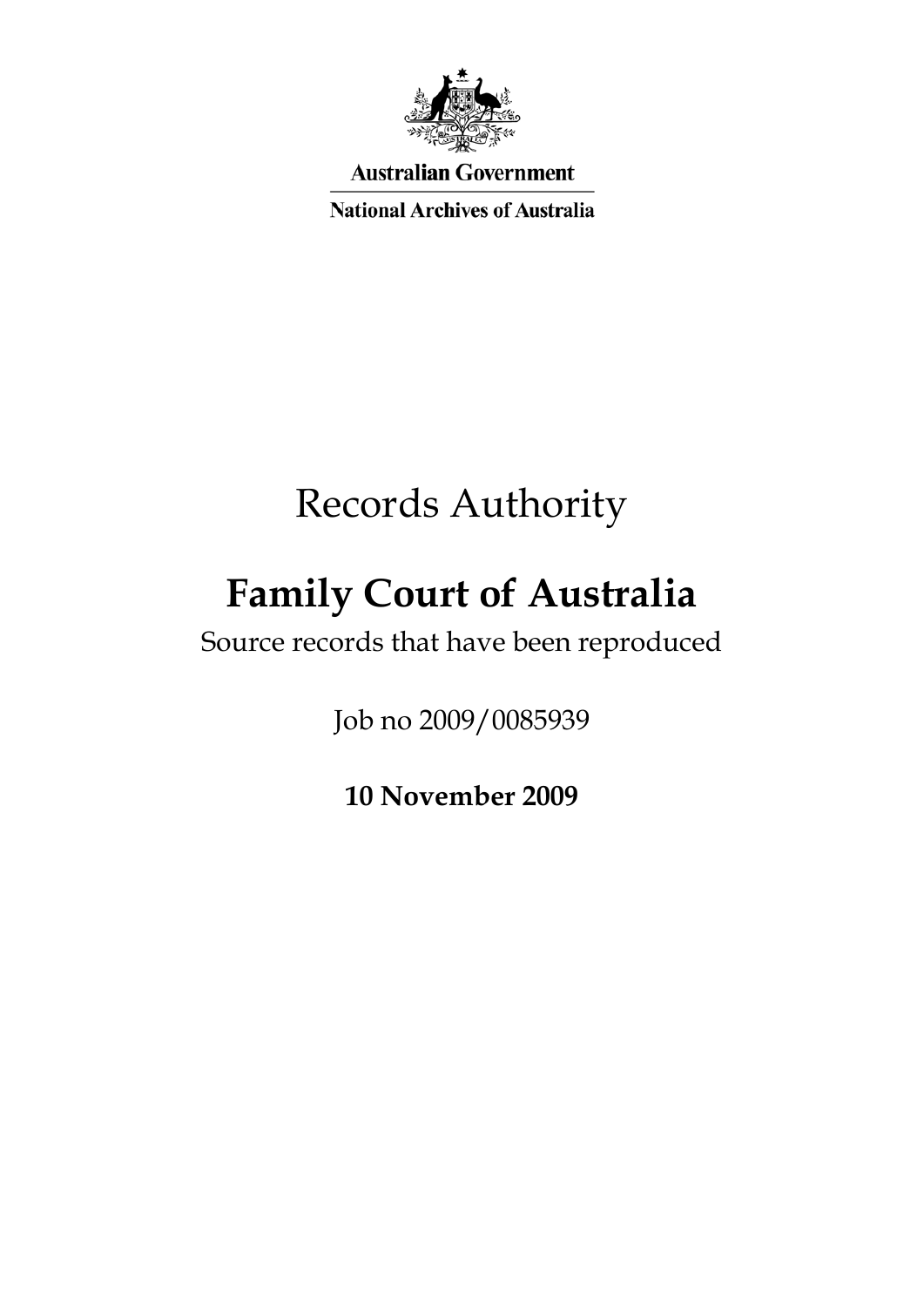*National Archives of Australia - Records Authority – Family Court of Australia Source records that have been reproduced November 2009* 

© Commonwealth of Australia 2009

This work is copyright. Apart from any use as permitted under the *Copyright Act 1968,* no part may be reproduced by any process without prior written permission from the National Archives of Australia. Requests and inquiries concerning reproduction and rights should be directed to the Publications Manager, National Archives of Australia, PO Box 7425, Canberra BC ACT 2610, Australia.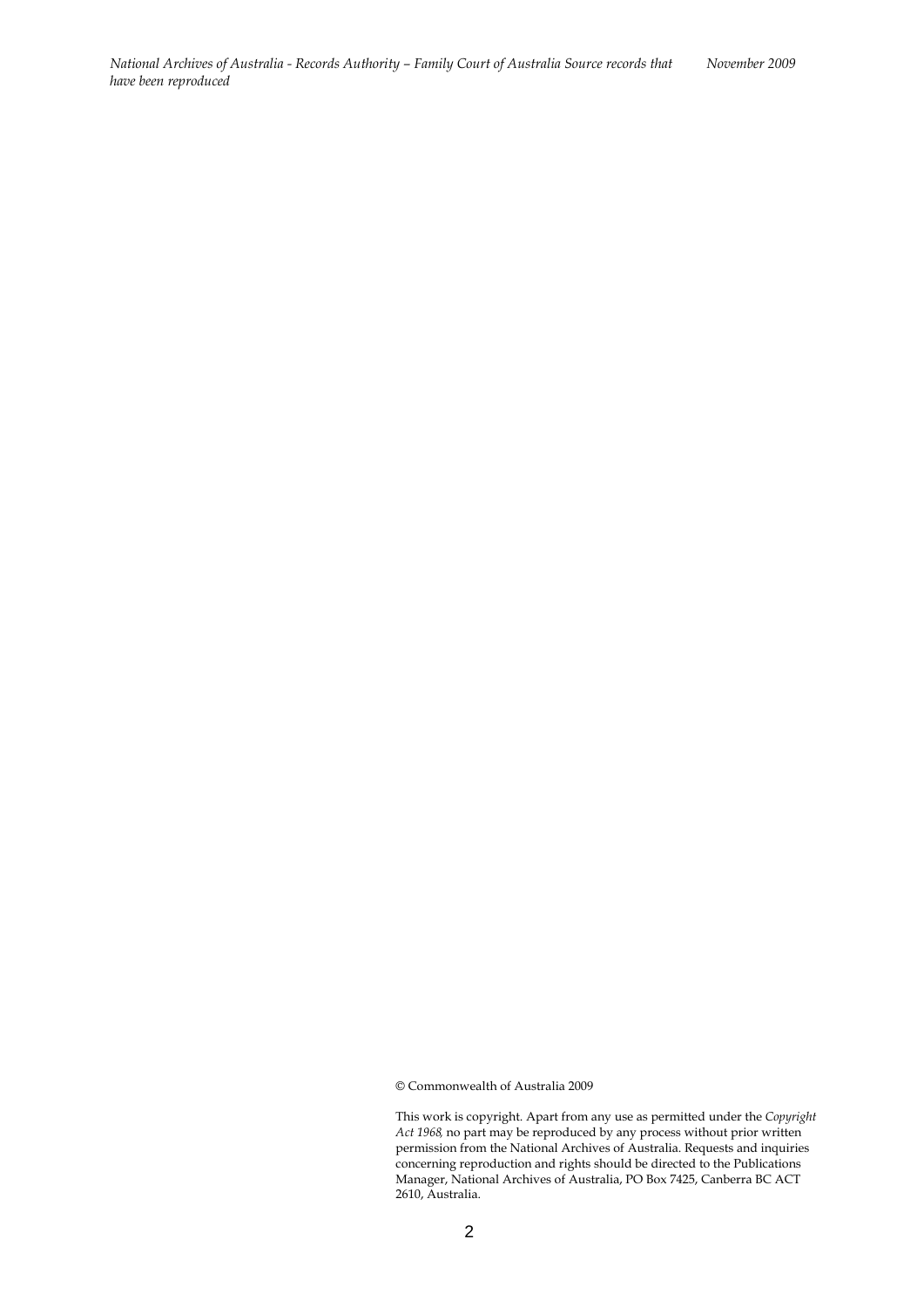### **CONTENTS**

| <b>INTRODUCTION</b>                             | 5  |
|-------------------------------------------------|----|
| <b>CONTACT INFORMATION</b>                      | 5  |
| <b>ENDORSEMENT</b>                              | 6  |
| <b>APPLICATION OF THIS AUTHORITY</b>            | 7  |
| Class: Source records that have been reproduced | 9  |
| <b>EXCLUSIONS</b>                               | 10 |
| <b>CONDITIONS</b>                               | 11 |
| <b>SPECIFIC CONDITIONS</b>                      | 13 |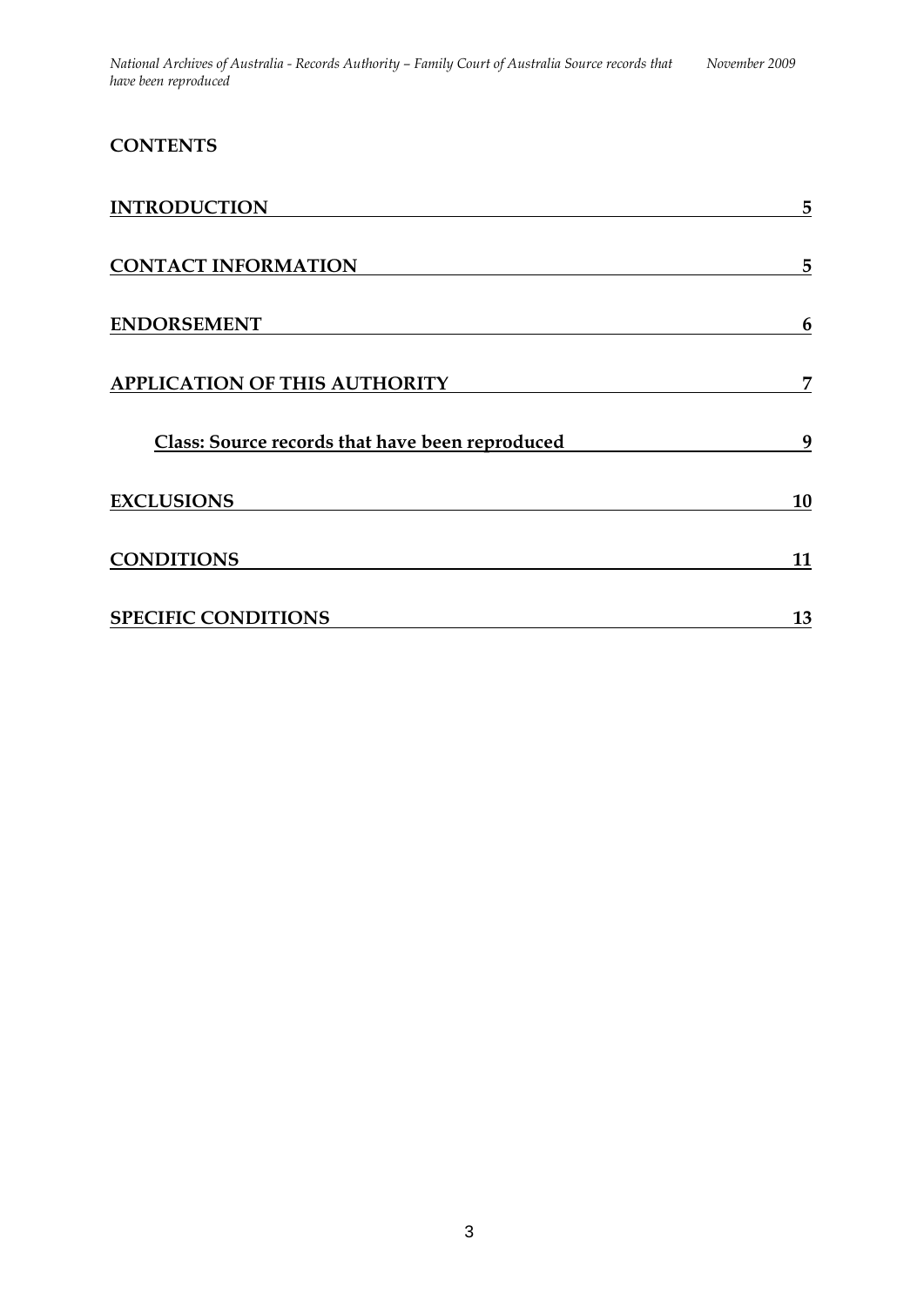*National Archives of Australia - Records Authority – Family Court of Australia Source records that have been reproduced November 2009* 

[This page left blank intentionally]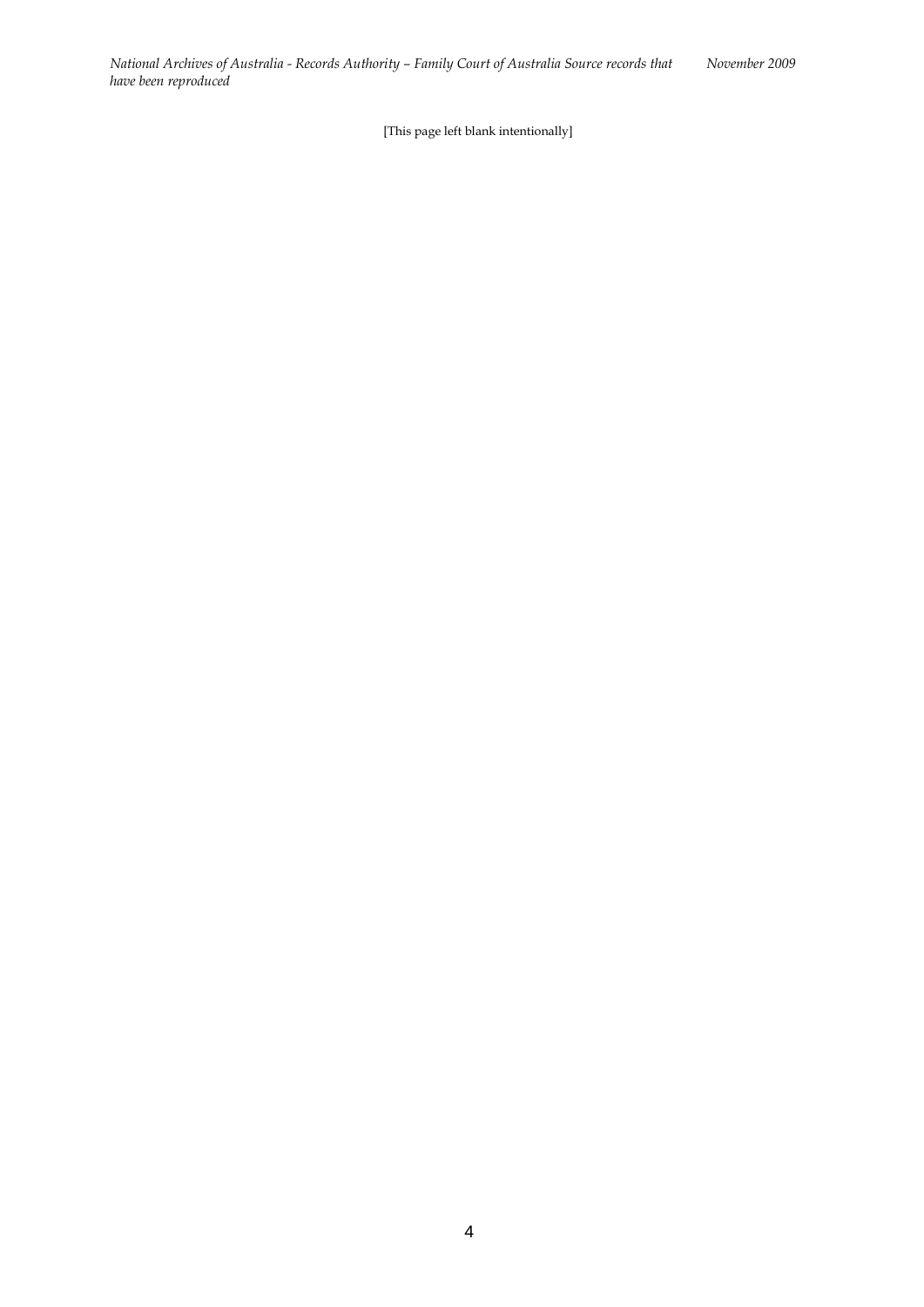*National Archives of Australia - Records Authority – Family Court of Australia Source records that have been reproduced November 2009* 

#### **INTRODUCTION**

The object of the authority is to endorse the destruction of records, in certain categories, that: for all intents and purposes have been made redundant by the production and use of acceptable reproductions managed to adequate recordkeeping standards; and/or are excluded by the *General Disposal Authority (GDA) for source records that have been copied, converted or migrated*. In particular, the GDA excludes court records.

When the originals are destroyed (if not before, in some cases) the reproductions will become the principal record of the matters concerned, so it is essential to ensure that the reproductions have the authenticity, integrity, reliability and useability necessary to substitute for the original source records. Some of the reproductions will need to be retained for lengthy periods or, in some cases, indefinitely as national archives.

The National Archives of Australia has identified exclusions and attached conditions to the use of the authority to help ensure that the Court's reproduction activities and destruction of source records are undertaken in a controlled and accountable fashion, and with minimum risk to the Commonwealth and the public.

#### **Definitions**

In this authority *source records* means the original paper records or documents that have been reproduced.

*Recordkeeping system* means an information system, which captures, manages and provides access to records through time (equivalent to *records system* as defined by ISO 15489).

#### **Amendment and variations to this authority**

Approval should be sought from the National Archives for all amendments or variations to the classes in this authority. Officers who have difficulty using the authority should approach the Court's Records Manager. If there are problems with the application of the authority that cannot be resolved by the Court, the Records Manager should contact the National Archives.

#### **CONTACT INFORMATION**

For assistance with this authority or for advice on other records management matters, please contact National Archives' Agency Service Centre.

| Queen Victoria Terrace        | Tel: (02) 6212 3610             |
|-------------------------------|---------------------------------|
| Parkes ACT 2600               | Fax: (02) 6212 3989             |
| PO Box 7425                   | Email: recordkeeping@naa.gov.au |
| Canberra Mail Centre ACT 2610 | Website: www.naa.gov.au         |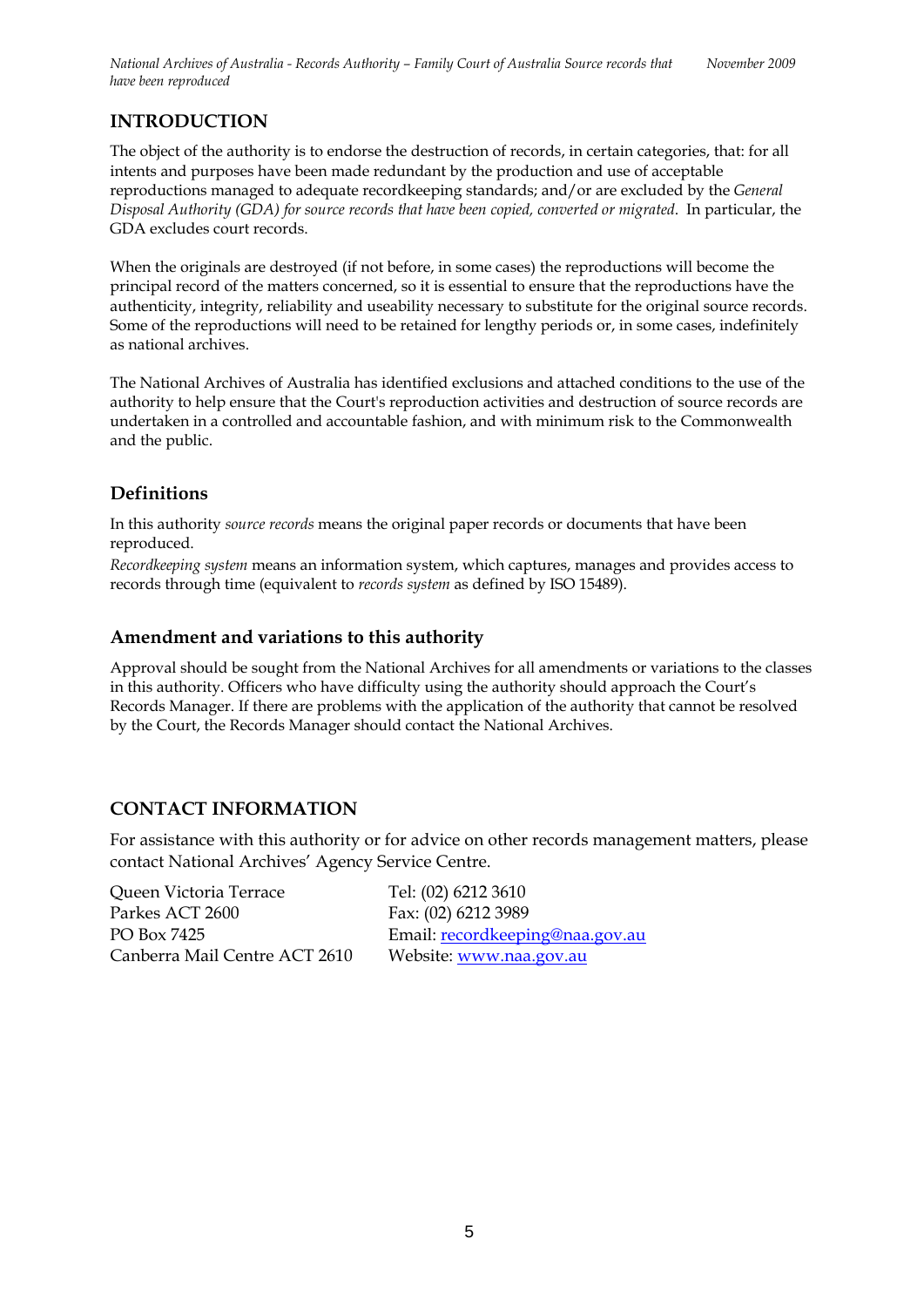#### **ENDORSEMENT**

RECORDS AUTHORITY

Person to whom notice of endorsement is given:

The Chief Executive Officer Family Court of Australia National Support Office Level 4, 15 London Circuit Canberra ACT 2601

Purpose:

ENDORSES ARRANGEMENTS FOR THE DISPOSAL OF RECORDS IN ACCORDANCE WITH SECTION 24(2)(b) OF THE ARCHIVES **ACT 1983** 

Application:

Certain classes of original paper based source records for the Family Court of Australia Family Court Services core business subject to the exclusions and conditions of this authority.

This endorsement gives permission for the destruction, retention or transfer to the National Archives of Australia. The endorsement will apply only if these actions take place with the consent of the agency responsible for the core businesses documented in the records.

**Endorsing Officer** 

zf;~~ **10** November **<sup>2009</sup>**

Margaret Chalker Assistant Director-General National Archives of Australia

**Date of** issue: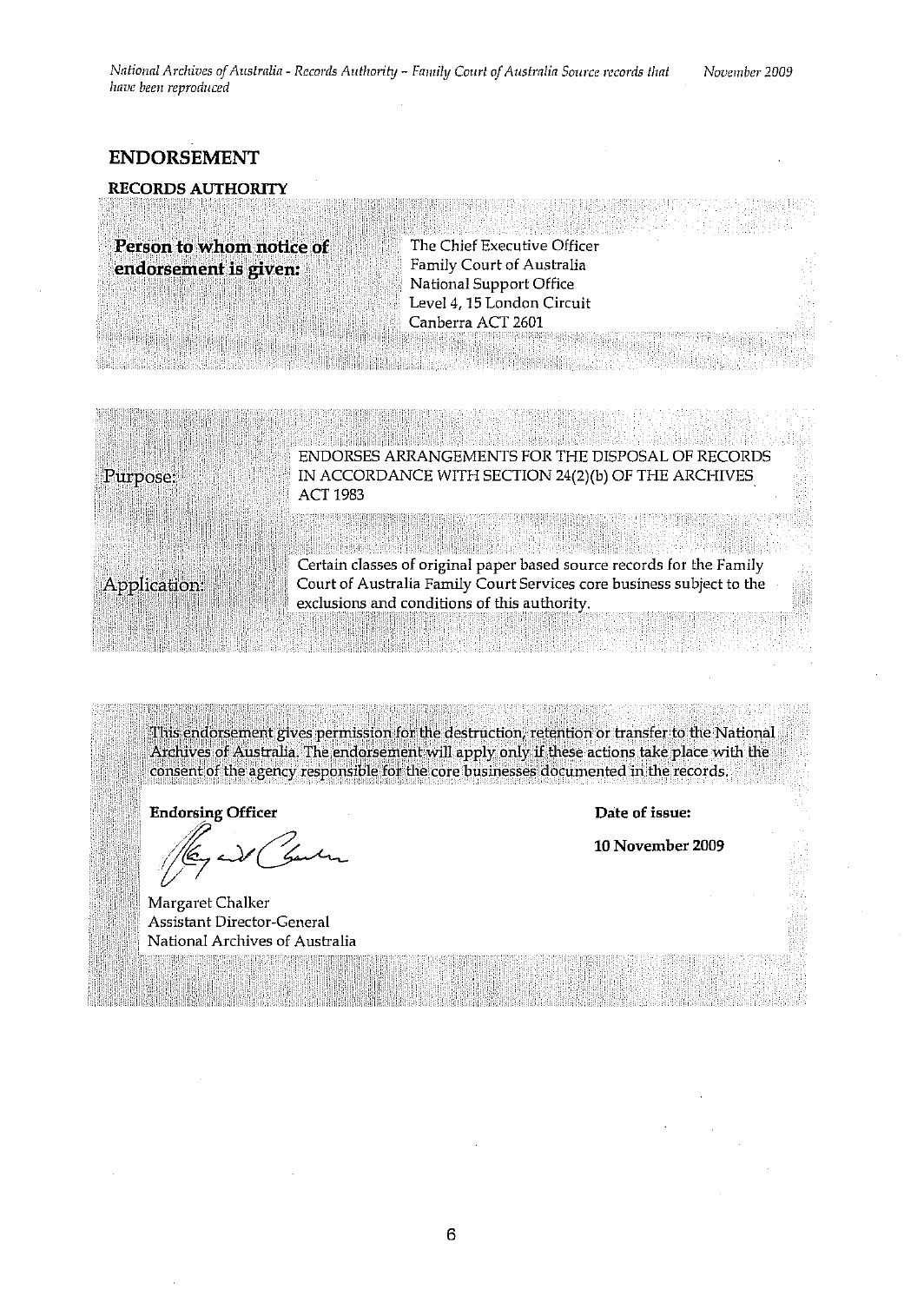#### **APPLICATION OF THIS AUTHORITY**

1. The classes identified in this records authority are supplementary in nature and can only be applied in relation to the Records Authority for the Family Court of Australia, job number 2008/00614707 issued in 2009.

2. In issuing the authority, the National Archives envisages the use of a wide range of reproduction processes and storage media where the substantive content, structure, and context of source records are reproduced, reformatted, or converted. The authority therefore covers, but is not limited to, document imaging and microform applications.

3. In the process of scanning, consideration should be given to any access conditions placed over the source records. For example access conditions on records which are contained in a sealed envelope marked "To be opened only by a Judge, Registrar, Family Consultant or other specified officer of the Court" are not to be opened for scanning without the specific authority of a Court officer authorised for the purpose.

4. In the process of scanning, consideration should be given to the need to access and handle documents as separate digital items. For example, the Retain as National Archives (RNA) component of source case files may need to be managed as a separate digital component from the remainder of the case file to allow for future transfer of the RNA component to the National Archives. In this example, the case file should be digitised as two separate items as a minimum but it may be appropriate to create more individual digital items for the one case file.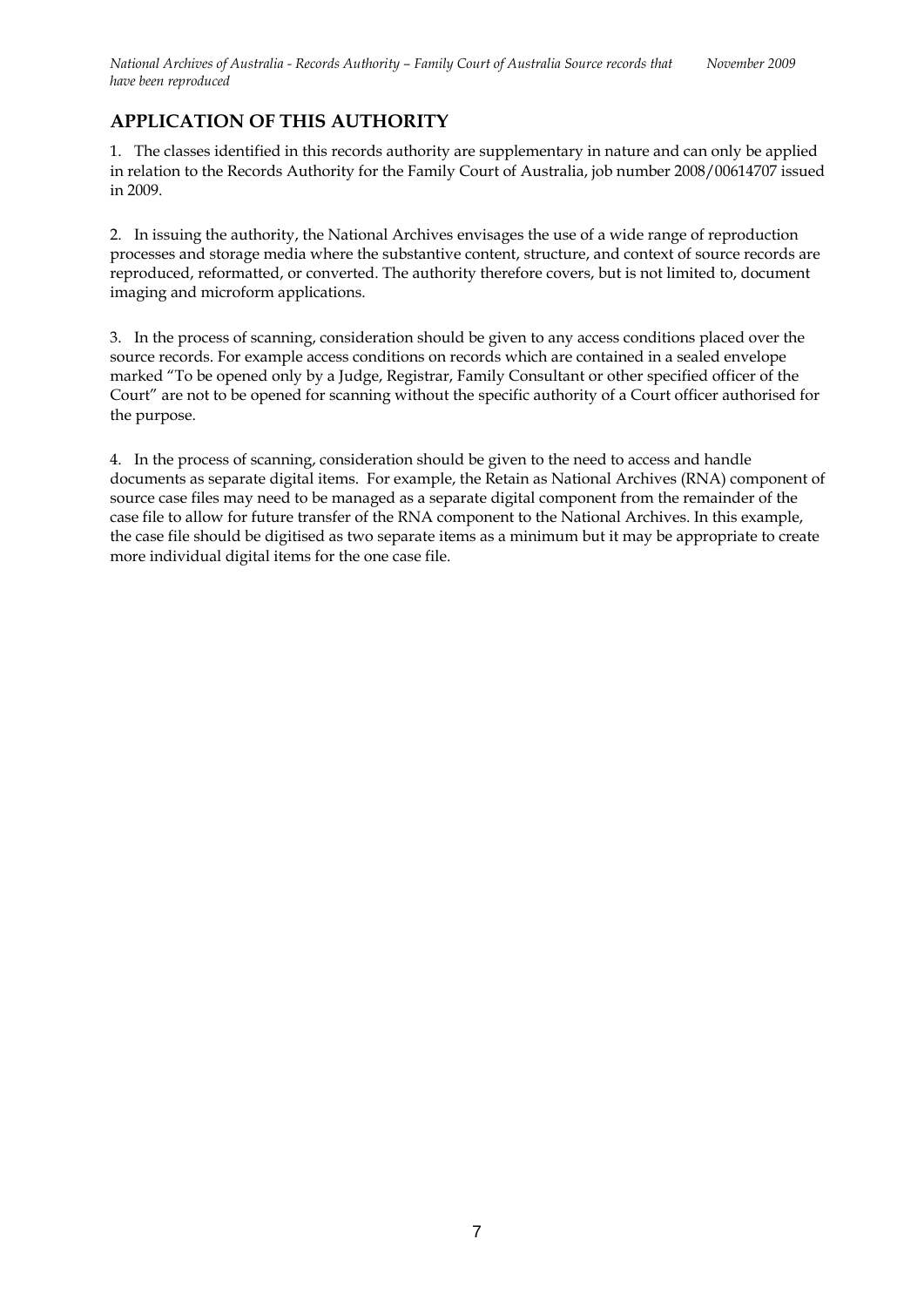[This page left blank intentionally]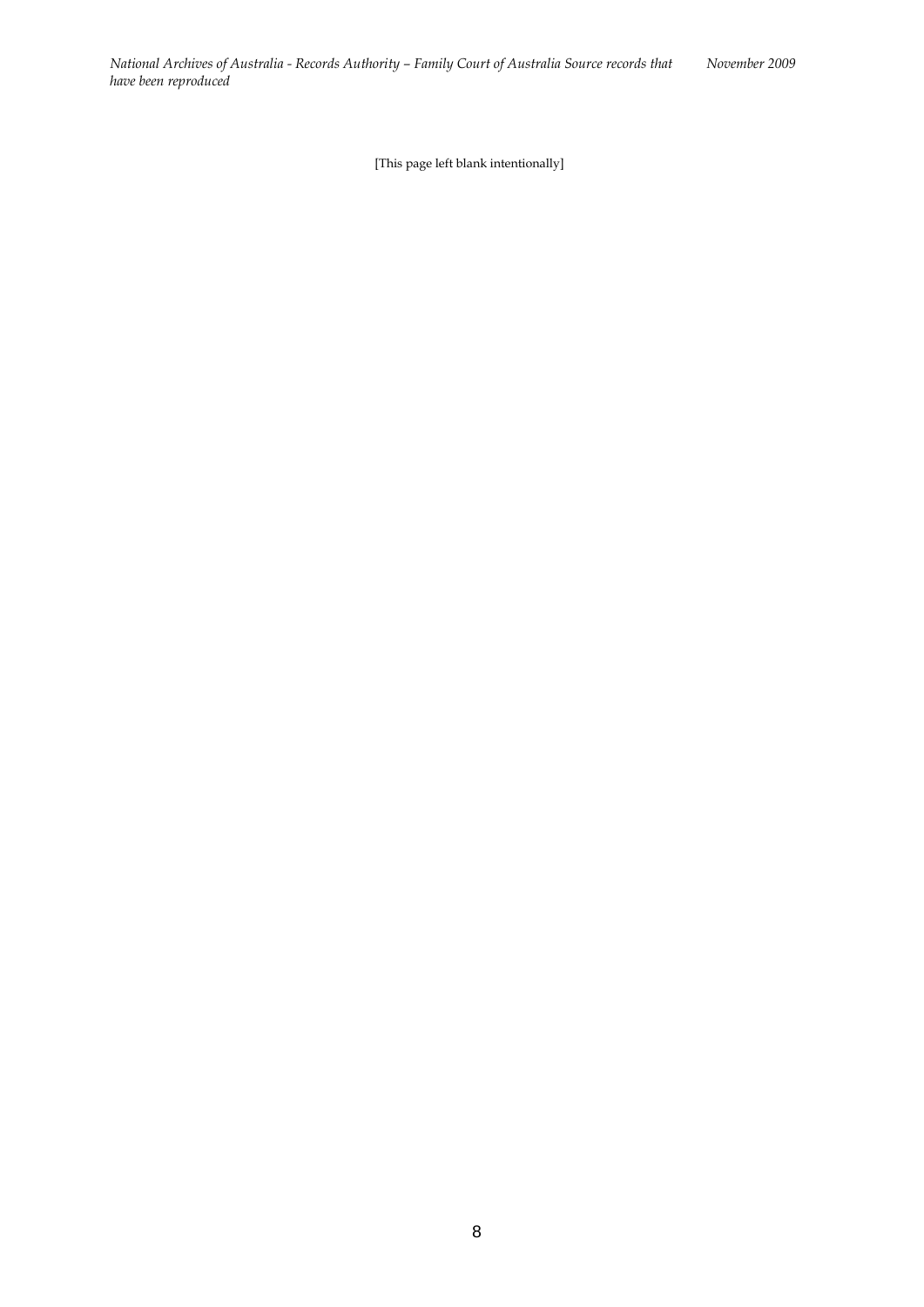#### **Entry** Description of records Disposal action **Disposal action**

20052 Source records and documents identified in Records Authority 2008/00614707, classes 19887, 19892 and 19873 which have been copied, migrated or otherwise converted into a format approved by the Family Court (eg. scanned into electronic format) and captured in the Family Court's business information system (BIS) accompanied by the relevant metadata.

Date range (1975 - )

Destruction endorsed subject to exclusions and conditions of this authority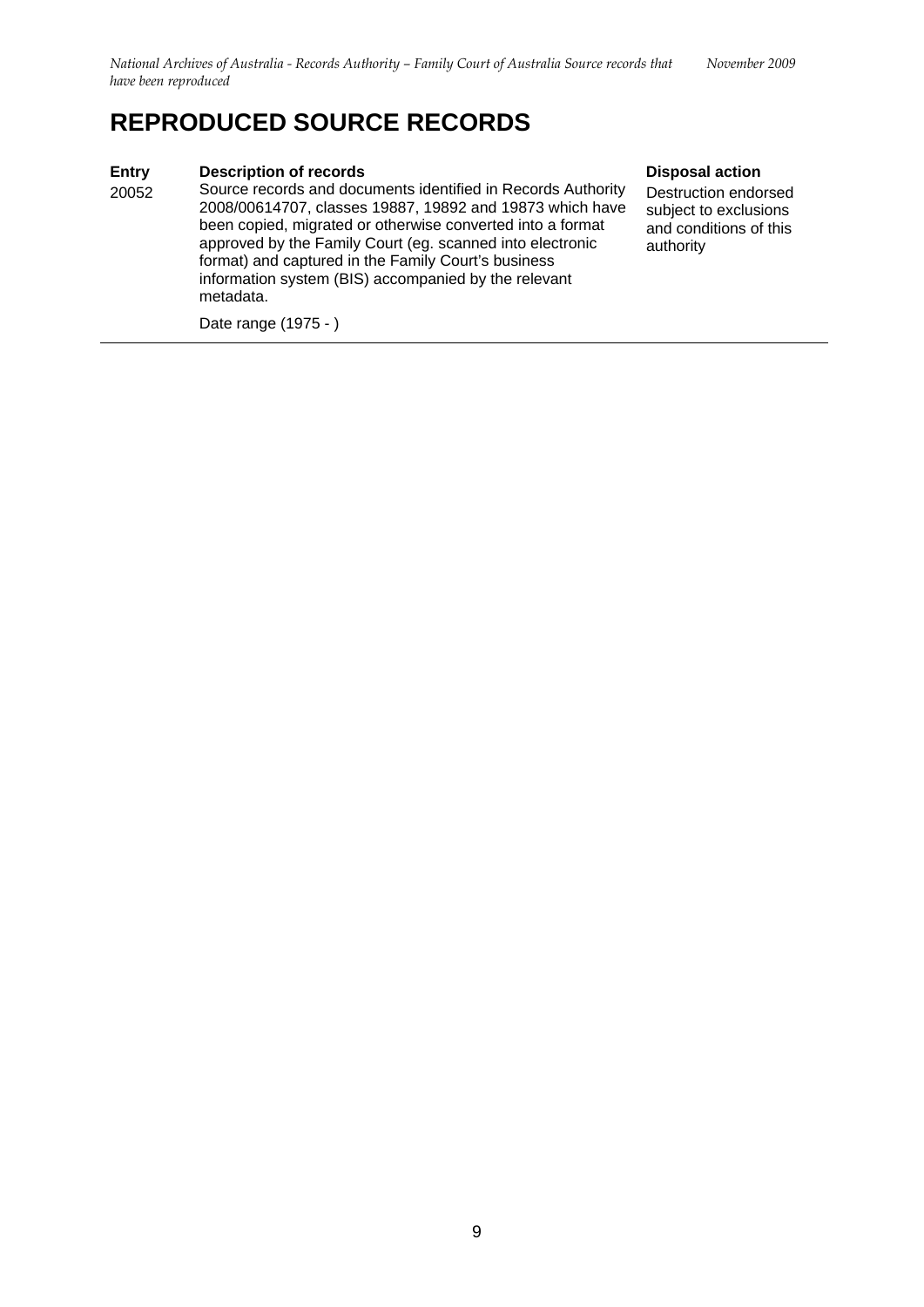### **EXCLUSIONS**

- 1. Where endorsement is given to destroy records described in the classes annexed to this authority, this authority does not cover the destruction of source records where:
	- 1.1. There is a legal requirement to keep or retain the records in that particular form;
	- 1.2. They are required, or likely to be required, for a current or pending court action, by a court other than the Family Court of Australia, government inquiry or investigation, or they are the subject of a current application for access under Freedom of Information, Archives or other relevant legislation;
	- 1.3. There is a government policy or directive not to destroy them;
	- 1.4. The National Archives has issued a notice that specifically prohibits their disposal in a particular form or medium (for example, their original form) or calls for their retention in that form;
	- 1.5. They are the subject of a disposal freeze and adverse implications have been identified as a consequence of their destruction;
	- 1.6. The reproductions are generated for convenience of reference only and do not meet accepted standards of adequate recordkeeping; or
	- 1.7. They are on loan to the Court from the care of the National Archives. The National Archives requires loaned records to be returned in the same form and condition unless otherwise agreed.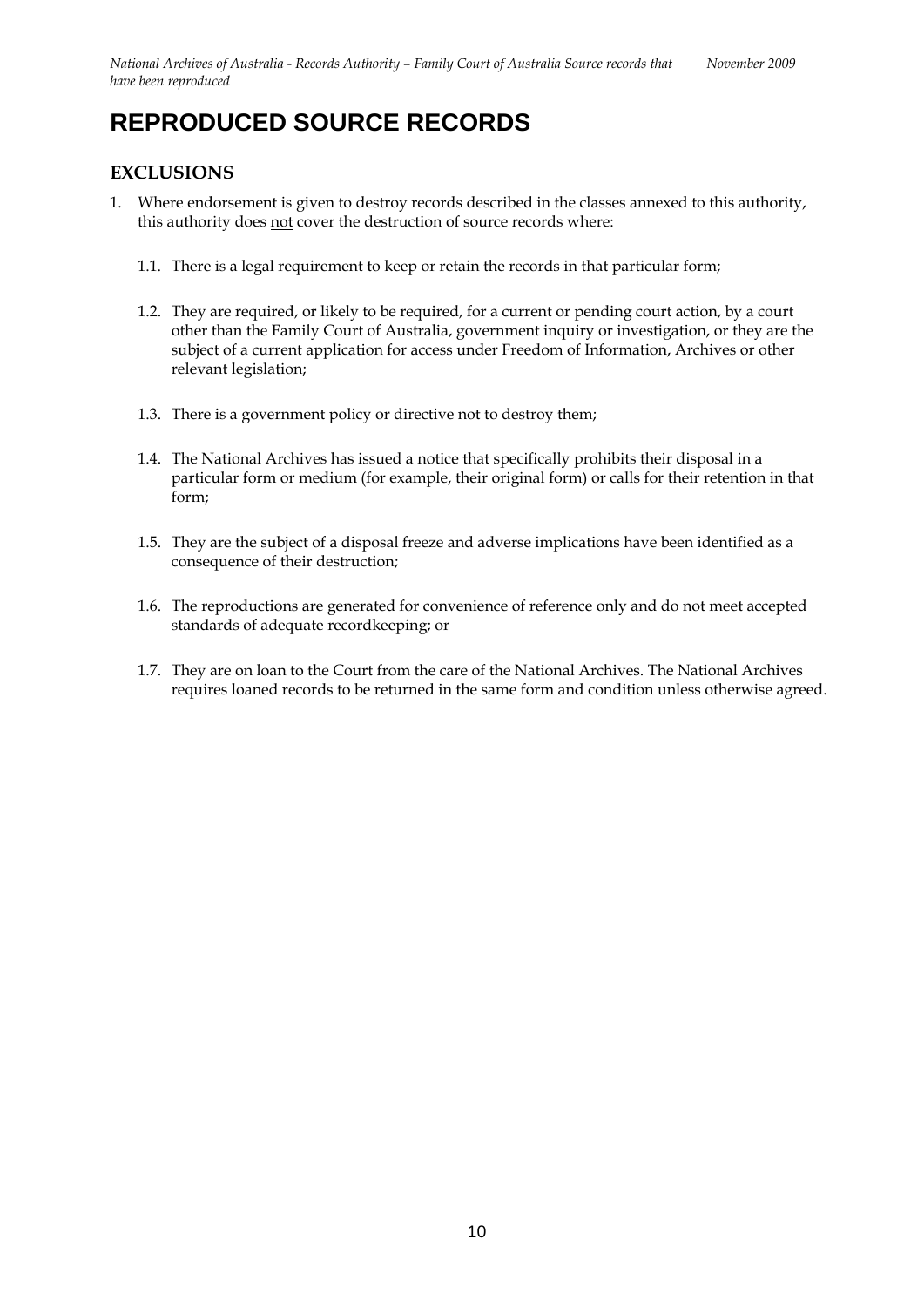#### **CONDITIONS**

#### **1. Application**

- 1.1. The records authority may only be applied:
	- 1.1.1. By the Court, or the Court with current functional responsibility for the records concerned, or their authorised agents; or
	- 1.1.2. In situations where the Court responsible for the source records, or its functional successors, made the reproductions for administrative or preservation purposes.
- 1.2. The National Archives may withdraw endorsement in cases of non-compliance, if warranted.

#### **2. Reproduction standards**

- 2.1. The Court must ensure that:
	- 2.1.1. All reproductions which are intended to replace source records have the degree of authenticity, integrity, reliability, and useability necessary to meet the identified purposes of the source records; examples of reproduction standards that should be considered include:
		- 2.1.1.1. The Family Court of Australia Case Management Directions: Practice Direction 3 of 2004: 13.8 Attachment H: Guidelines for Exchange of Documents by Electronic Communication; and
		- 2.1.1.2. The Federal Court Practice Note CM 6: Electronic Technology in Litigation.
	- 2.1.2. The reproductions are complete and reproduce the information contained in the source records as accurately as possible; and
	- 2.1.3. The reproductions can be taken to be true reproductions.

#### **3. Managing the reproduction process**

- 3.1. The Court must ensure that:
	- 3.1.1. Its reproduction programs are viable and appropriate to the circumstances, and the reproduction process selected must be suitable for the nature of the records to be reproduced, for example, if colour is essential for understanding the source records, the process must reproduce colour;
	- 3.1.2. All material intended to be reproduced is reproduced;
	- 3.1.3. There is no or minimal damage to source records during reproduction, such as would compromise quality verification;
	- 3.1.4. Adequate quality control and verification procedures are in place and applied;
	- 3.1.5. Errors and defects in the reproductions made are corrected;
	- 3.1.6. Editorial notes or variations introduced through the reproduction process are identified so that it is clear they were not part of the source record;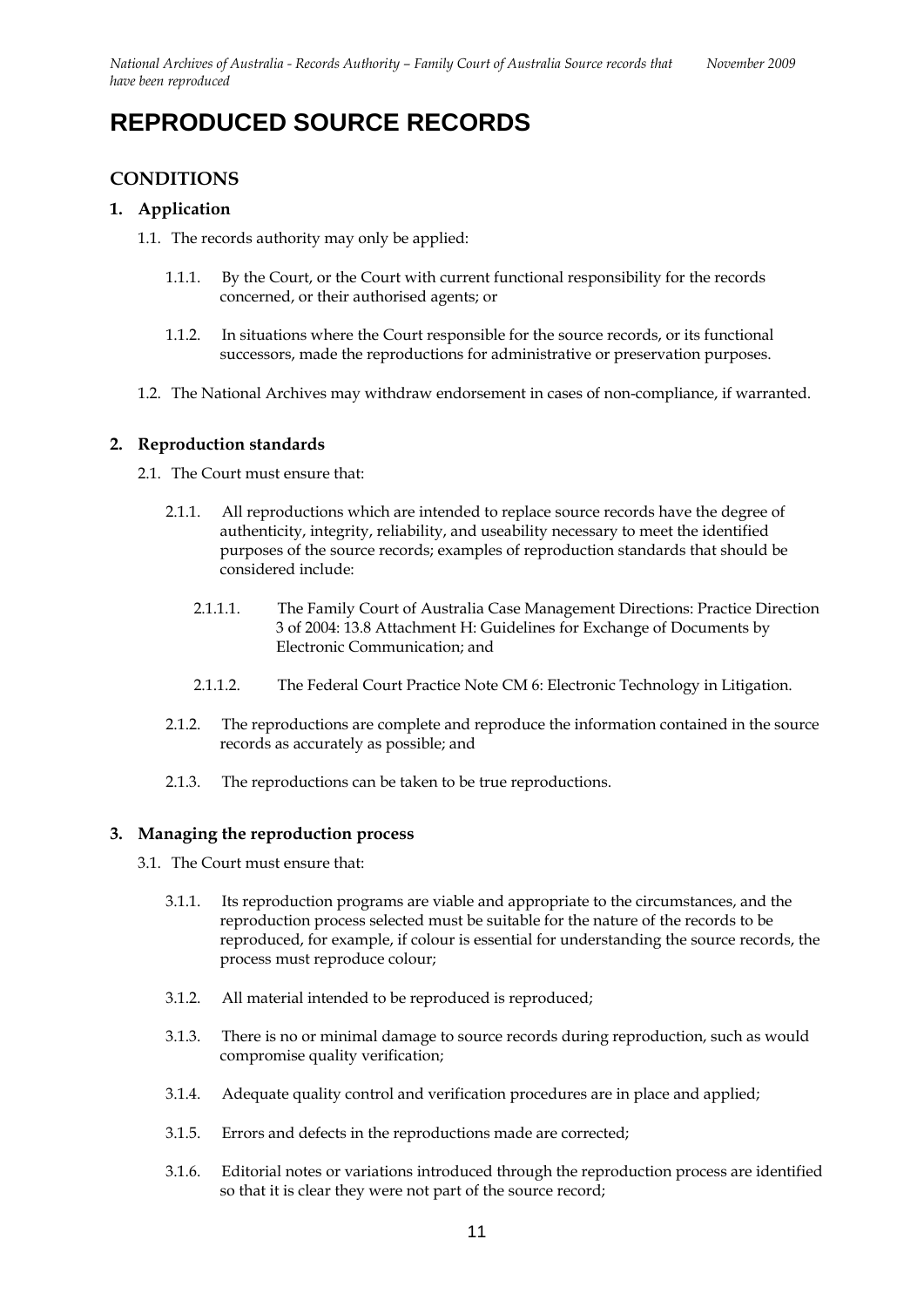- 3.1.7. Sufficient documentation is kept to demonstrate that the methods used routinely produce accurate and reliable reproductions; and
- 3.1.8. Documentation is kept which identifies or describes the records that have been reproduced. Such documentation may consist of metadata at item, file or series level as appropriate, or statements in Court policies and procedures that define the categories of records approved for or normally subject to reproduction.

#### **4. Maintenance of reproductions as official records**

- 4.1. The Court must ensure that:
	- 4.1.1. The reproductions are maintained in place of the source records for as long as required by any current records authority applying to the source records;
	- 4.1.2. The reproductions are captured and kept in accordance with Court guidelines into a Family Court's business information system (BIS) before the destruction of the source records proceeds;
	- 4.1.3. The reproductions are kept in accordance with relevant recordkeeping standards and guidelines promulgated by the National Archives for Commonwealth use. The management of reproductions generated before the introduction of particular standards and guidelines should comply to the extent possible. A reproduction under this Authority is an official record, which should be managed to the same standards as apply to any record;
	- 4.1.4. Additional security or backup reproductions, if produced, are controlled and documented so that they can be relied on in the event that they are needed; and
	- 4.1.5. Measures are in place to prevent unauthorised access, alterations or additions to the reproductions.

#### **5. Electronic systems and reporting**

- 5.1. Where the reproductions are to be kept electronically, the Court must ensure that they have appropriate systems and strategies in place to maintain the records in an accessible condition for as long as required. Agencies should consider factors such as:
	- 5.1.1. Storage media and environmental conditions;
	- 5.1.2. Backup arrangements;
	- 5.1.3. Measures to prevent unauthorised or accidental alteration or access;
	- 5.1.4. Measures to preserve record context, meaning and accessibility; and
- 5.2. Any other factors relevant to the future upkeep of the records.